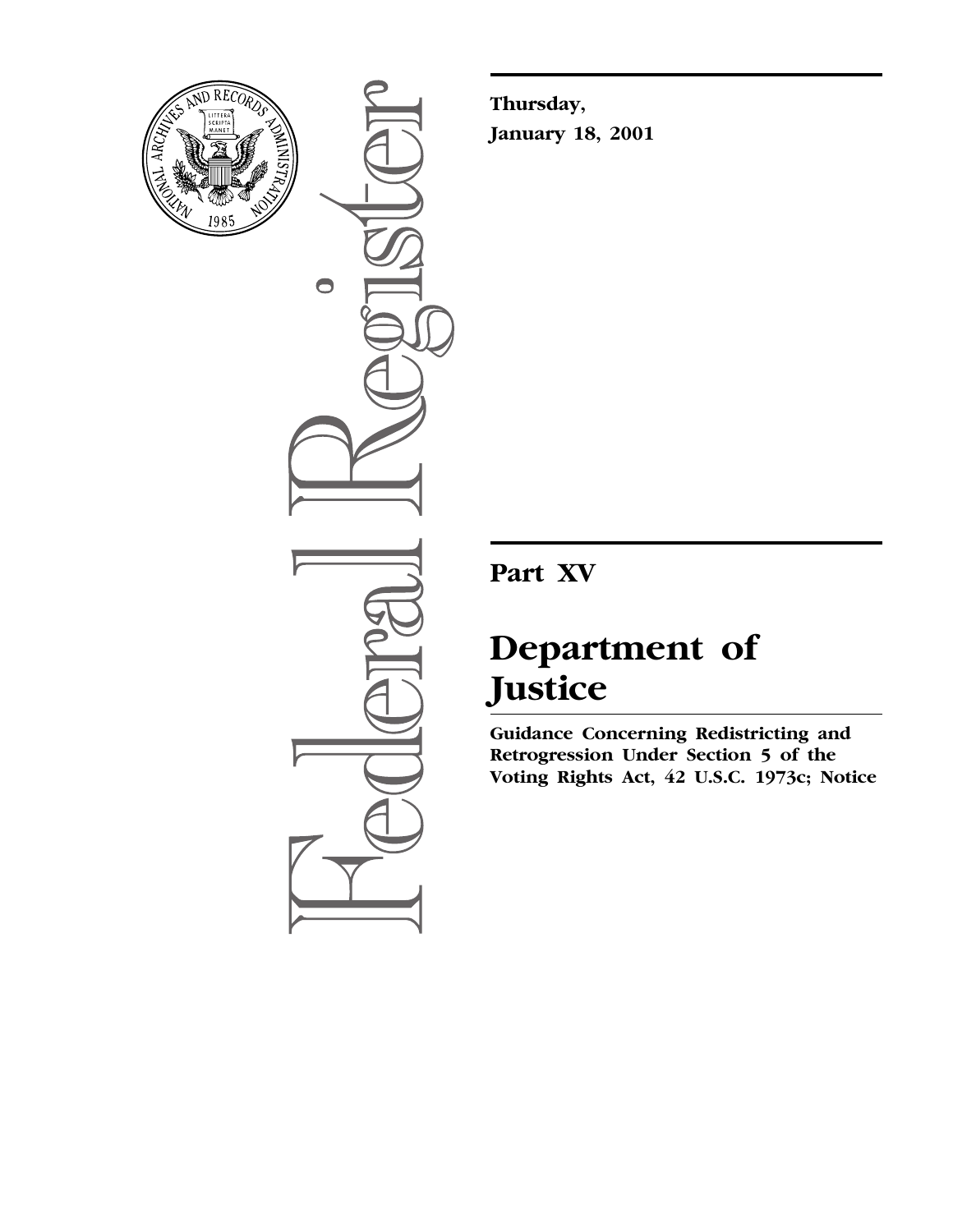#### **DEPARTMENT OF JUSTICE**

# **Office of the Assistant Attorney General, Civil Rights Division; Guidance Concerning Redistricting and Retrogression Under Section 5 of the Voting Rights Act, 42 U.S.C. 1973c**

**AGENCY:** Department of Justice. **ACTION:** Notice.

**SUMMARY:** The Attorney General has delegated responsibility and authority for determinations under Section 5 of the Voting Rights Act to the Assistant Attorney General, Civil Rights Division, who finds that, in view of recent judicial decisions, it is appropriate to issue guidance concerning the review of redistricting plans submitted to the Attorney General for preclearance pursuant to Section 5 of the Voting Rights Act.

# **FOR FURTHER INFORMATION CONTACT:**

Joseph D. Rich, Acting Chief, Voting Section, Civil Rights Division, United States Department of Justice, Washington, D.C. 20530, (202) 514– 6018.

**SUPPLEMENTARY INFORMATION:** Section 5 of the Voting Rights Act of 1965, 42 U.S.C. 1973c, requires jurisdictions covered by the Act's special provisions to obtain a determination from either the Attorney General or the United States District Court for the District of Columbia that any change affecting voting, which they seek to enforce, does not have a discriminatory purpose and will not have a discriminatory effect.

Beginning in April 2001, these jurisdictions will begin to seek preclearance of redistricting plans based on the 2000 Census. Based on past experience, the overwhelming majority of the covered jurisdiction will submit their redistricting plan to the Attorney General. As part of the Department's preparation for the upcoming redistricting cycle, Departmental representatives conducted a nation-wide outreach campaign to inform as many of the interested parties as possible of the manner in which it will analyze redistricting plans under section 5. Many of the contacts, both governmental entities and interested private citizens and groups, expressed the view that, in view of recent judicial decisions, it would be helpful for the Department to issue some general guidance in this area. These requests coincided with the Attorney General's view that, by identifying, in general terms, the Department's analytical approach, such guidance would serve a useful law enforcement purpose. This guidance is not legally binding; rather, it is intended only to provide assistance

to entities and persons affected by the preclearance requirements of section 5. Approved OMB No. 1190–001 (expires December 31, 2001).

# **Guidance Concerning Redistricting and Retrogression Under Section 5 of the Voting Rights Act, as Amended, 42 U.S.C. 1973c**

Following release of the 2000 Census data, the Department of Justice expects to receive several thousand submissions of redistricting plans pursuant to the preclearance provisions in Section 5 of the Voting Rights Act, 42 U.S.C. 1973c. The Civil Rights Division has received numerous requests for guidance concerning the procedures and standards that will be applied during review of these redistricting plans. Many of the requests relate to the role of the 2000 Census data in the Section 5 review process and to the Supreme Court's decisions in *Shaw* v. *Reno,* 509 U.S. 630 (1993), and later related cases.

The ''Procedures for the Administration of Section 5 of the Voting Rights Act,'' 28 CFR Part 51, provide detailed information about the Section 5 review process. Copies of these Procedures are available upon request and through the Voting Section Web Site (*http://www.usdoj.gov/crt/ voting*). This document is meant to provide additional guidance with regard to current issues of interest. Citations to judicial decisions are provided to assist the reader but are not intended to be comprehensive. The following discussion provides supplemental guidance concerning the following topics:

• The scope of Section 5 review;

- The Section 5 ''benchmark'';
- how the benchmark plan is

compared with the proposed plan; • The considerations leading to the decision to interpose a Section 5

retrogression objection; • racially discriminatory purpose under Section 5; and

• The use of 2000 Census data and other information during Section 5 review.

#### *The Scope of Section 5*

The Supreme Court has held that under Section 5, a covered jurisdiction has the burden of establishing that a proposed redistricting plan does not have the purpose or effect of worsening the position of minority voters when compared to that jurisdiction's ''benchmark'' plan. *Reno* v. *Bossier Parish School Board,* 120 S. Ct. 866, 871–72 (2000). If the jurisdiction fails to show the absence of such purpose or effect, then Section 5 preclearance will be denied by the Department of Justice

or the District Court for the District of Columbia.

The decision in the *Bossier Parish School Board* case addressed the scope of Section 5 review. Redistricting plans that are not retrogressive in purpose or effect must be precleared, even if they violate other provisions of the Voting Rights Act or the Constitution. The Department of Justice may not deny Section 5 preclearance on the grounds that a redistricting plan violates the oneperson one-vote principle, on the grounds that it violates *Shaw* v. *Reno,* or on the grounds that it violates Section 2 of the Voting Rights Act. Therefore, jurisdictions should not regard Section 5 preclearance of a redistricting plan as preventing subsequent legal challenges to that plan by the Department of Justice. In addition, private plaintiffs may initiate litigation, claiming either constitutional or statutory violations.

#### *Benchmark Plans*

The last legally enforceable redistricting plan in force for a Section 5 covered jurisdiction is the ''benchmark'' against which a new plan is compared. *See* 28 CFR 51.54(b)(1). Generally, the most recent plan to have received Section 5 preclearance (or have been drawn by a federal court) is the last legally enforceable redistricting plan for Section 5 purposes. When a jurisdiction has received Section 5 preclearance for a new redistricting plan, or a federal court has drawn a new plan and ordered it into effect, that plan replaces the last legally enforceable plan as the Section 5 benchmark. *See McDanie*l v. *Sanchez,* 452 U.S. 130 (1981); *Texas* v. *United States,* 785 F. Supp. 201 (D.D.C. 1992); *Mississippi* v. *Smith,* 541 F. Supp. 1329, 1333 (D.D.C. 1982), appeal dismissed, 461 U.S. 912 (1983).

In *Abrams* v. *Johnson,* 521 U.S. 74 (1997), the Supreme Court held that a redistricting plan found to be unconstitutional under the principles of *Shaw* v. *Reno* and its progeny could not serve as the Section 5 benchmark. Therefore, a redistricting plan drawn to replace a plan found by a federal court to violate *Shaw* v. *Reno* will be compared with the last legally enforceable plan predating the unconstitutional plan. Absent such a finding of unconstitutionality under *Shaw* by a federal court, the last legally enforceable plan will serve as the benchmark for Section 5 review. Therefore, a jurisdiction is not required to address the constitutionality of its benchmark plan when submitting a redistricting plan and the question of whether the benchmark plan is constitutional will not be considered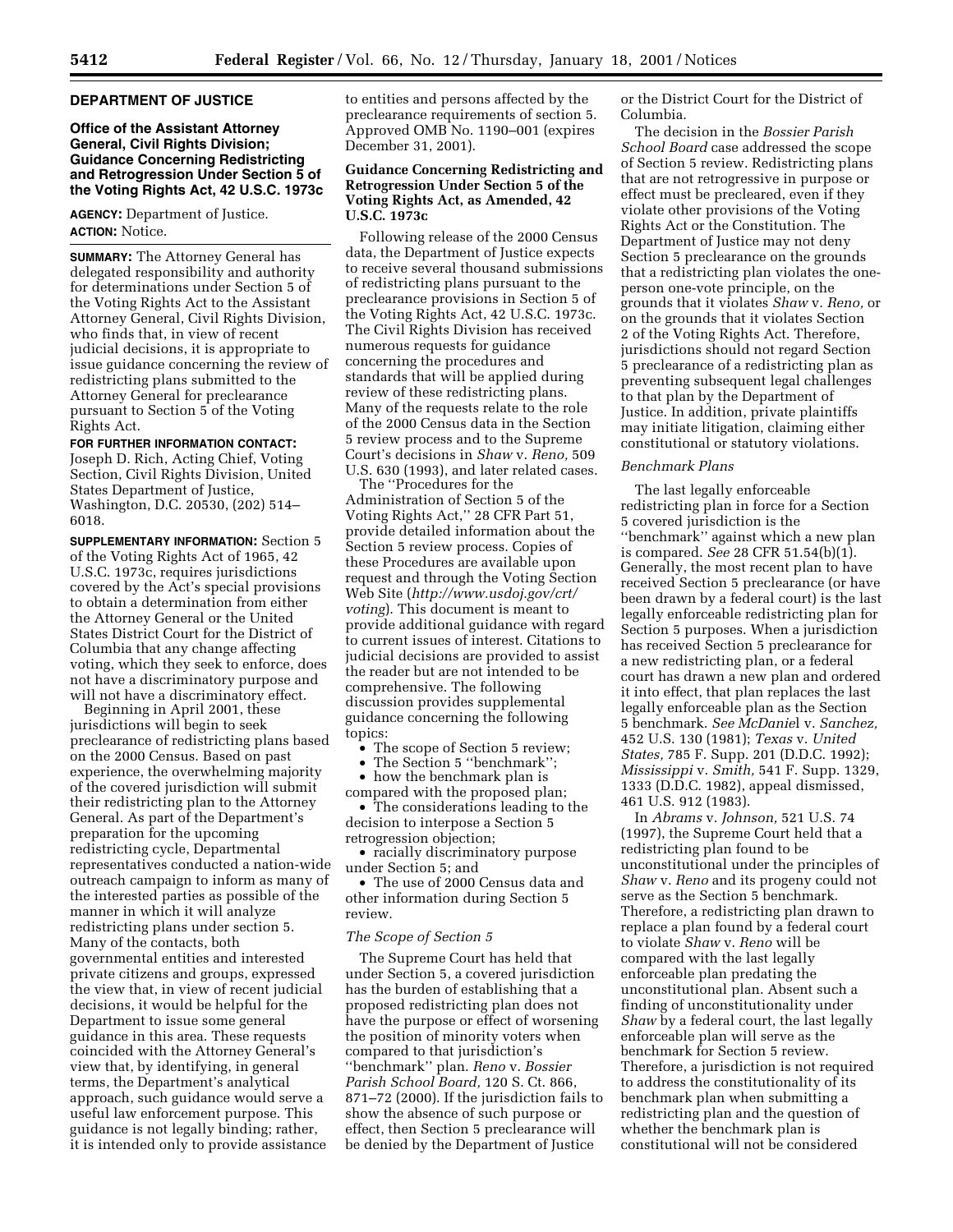during the Department's Section 5 review.

#### *Comparison of Plans*

When the Department of Justice receives a Section 5 redistricting submission, several basic steps are taken to ensure a complete review. After the ''benchmark'' districting plan is identified, the staff inputs the boundaries of the benchmark and proposed plans into the Civil Rights Division's geographic information system. Then, using the most recent decennial census data, population data are calculated for each of the districts in the benchmark and proposed plans.

Division staff then analyzes the proposed plan to determine whether it will reduce minority voting strength when compared to the benchmark plan, considering all of the relevant, available information. Although comparison of the census population of districts in the benchmark and proposed plans is the important starting point of any retrogression analysis, our review and analysis will be greatly facilitated by inclusion of additional demographic and election data in the submission. *See* 28 CFR 51.28(a). For example, census population data may not reflect significant differences in group voting behavior.1 Therefore, election history and voting patterns within the jurisdiction, voter registration and turnout information, and other similar information are very important to an assessment of the actual effect of a redistricting plan. This information is used to compare minority voting strength in the benchmark plan as a whole with minority voting strength in the proposed plan as a whole.

The Section 5 Procedures identify a number of factors that are considered in deciding whether or not a redistricting plan has a retrogressive purpose or effect. These factors include whether minority voting strength is reduced by the proposed redistricting; whether minority concentrations are fragmented among different districts; whether minorities are overconcentrated in one or more districts; whether available alternative plans satisfying the jurisdiction's legitimate governmental

interests were considered; whether the proposed plan departs from objective redistricting criteria set by the submitting jurisdiction, ignores other relevant factors such as compactness and contiguity, or displays a configuration that inexplicably disregards available natural or artificial boundaries; and, whether the plan is inconsistent with the jurisdiction's stated redistricting standards. *See* 28 CFR 51.59; *see also* 28 CFR 51.56–51.58.

A proposed plan is retrogressive under the Section 5 ''effect'' prong if its net effect would be to reduce minority voters'' ''effective exercise of the electoral franchise'' when compared to the benchmark plan. *See Beer* v. *United States,* 425 U.S. 130, 141 (1976). The effective exercise of the electoral franchise usually is assessed in redistricting submissions in terms of the opportunity for minority voters to elect candidates of their choice. The presence of racially polarized voting is an important factor considered by the Department of Justice in assessing minority voting strength. A proposed redistricting plan ordinarily will occasion an objection by the Department of Justice if the plan reduces minority voting strength relative to the benchmark plan and a fairly-drawn alternative plan could ameliorate or prevent that retrogression.

# *Alternatives to Retrogressive Plans*

If a retrogressive redistricting plan is submitted, the jurisdiction seeking preclearance of such a plan bears the burden of demonstrating that a lessretrogressive plan cannot reasonably be drawn. In analyzing this issue, the Department takes into account constitutional principles as discussed below, the residential segregation and distribution of the minority population within the jurisdiction, demographic changes since the previous redistricting, the physical geography of the jurisdiction, the jurisdiction's historical redistricting practices, political boundaries such as cities and counties, and state redistricting requirements.

In considering whether lessretrogressive alternative plans are available, the Department of Justice looks to plans that were actually considered or drawn by the submitting jurisdiction, as well as alternative plans presented or made known to the submitting jurisdiction by interested citizens or others. In addition, the Department may develop illustrative alternative plans for use in its analysis, taking into consideration the jurisdiction's redistricting principles. If it is determined that a reasonable alternative plan exists that is nonretrogressive or less retrogressive than the submitted plan, the Department will interpose an objection.

Preventing retrogression under Section 5 does not require jurisdictions to violate the one-person one-vote principle. *See* 52 FR 488 (Jan. 6, 1987). Similarly, preventing retrogression under Section 5 does not require jurisdictions to violate *Shaw* v. *Reno* and related cases.

The one-person one-vote issue arises most commonly where substantial demographic changes have occurred in some, but not all, parts of a jurisdiction. Generally, a plan for congressional redistricting that would require a greater overall population deviation than the submitted plan is not considered a reasonable alternative by the Department. For state legislative and local redistricting, a plan that would require overall population deviations greater than 10 percent is not considered a reasonable alternative.

In assessing whether a less retrogressive alternative plan can reasonably be drawn, the geographic compactness of a jurisdiction's minority population will be a factor in the Department's analysis. This analysis will include a review of the submitting jurisdiction's historical redistricting practices and district configurations to determine whether the alternative plan would (a) abandon those practices and (b) require highly unusual features to link together widely separated minority concentrations.

At the same time, compliance with Section 5 of the Voting Rights Act may require the jurisdiction to depart from strict adherence to certain of its redistricting criteria. For example, criteria which require the jurisdiction to make the least change to existing district boundaries, follow county, city, or precinct boundaries, protect incumbents, preserve partisan balance, or in some cases, require a certain level of compactness of district boundaries may need to give way to some degree to avoid retrogression. In evaluating alternative plans, the Department of Justice relies upon plans that make the least departure from a jurisdiction's stated redistricting criteria needed to prevent retrogression.

#### *Prohibited Purpose*

In those instances in which a plan is found to have a retrogressive effect, as well as in those cases in which a proposed plan is alleged to have a retrogressive effect but a functional analysis does not yield clear conclusions about the plan's effect, the Department of Justice will closely examine the process by which the plan

<sup>1</sup>For example, within a particular jurisdiction there may be large differences between the rates of turnout among minority populations in different areas. Thus, a redistricting plan may result in a significant, objectionable reduction of effective minority voting strength if it changes district boundaries to substitute poorly-participating minority populations (for example, migrant worker housing or institutional populations) for active minority voters, even though the minority percentages for the benchmark and proposed plans are similar when measured by Census population data.